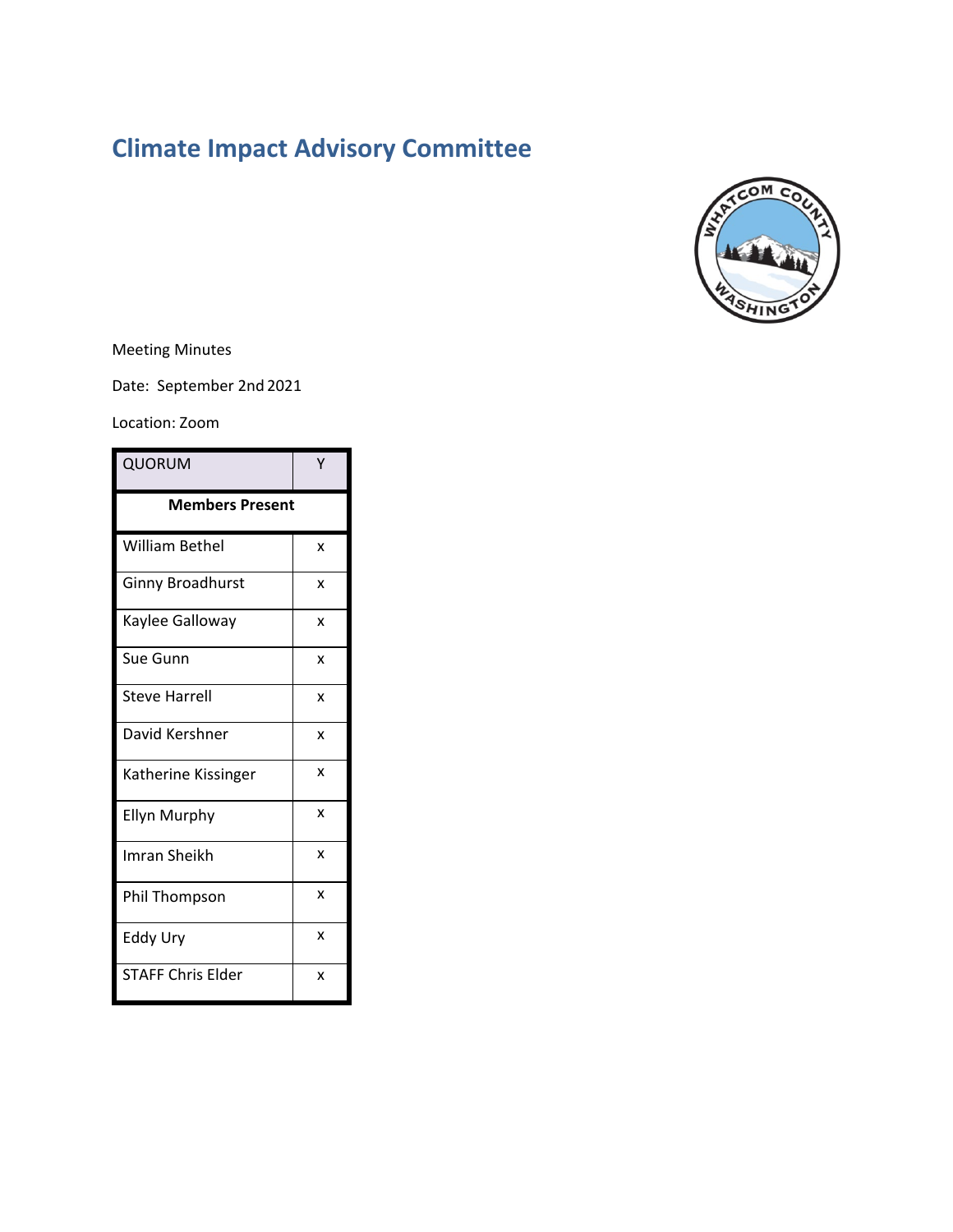## **1) Call to Order/Roll Call**

Meeting Started at 5:33pm

## **2) Review and approval of Minutes from August**

**Ellyn** made a small suggestion for the minutes regarding commas on page 2. **Phil** motioned to approve the minutes **Sue** Seconded

## **3) Public Comment**

Public in attendance **Jack Wellman,** PSE **Mark Buford Jon Oesting**

## **4) Final summary of 30-Day Public Review Process – Dave, William and Eddy**

Some more comments came in before the end of the month that were not included in the totals last meeting.

The final numbers are: *149 comments 145 in support 62 offered suggestions 19 on the Built Environment 22 on the Natural Environment 8 about public health 15 classified as other, not falling into the above categories*

The City of Bellingham sent in some detailed comments, **Dave** offered to send them out to the committee

Dave said that he is compiling all the comments into a pdf to be posted on the CIAC website for people to reference. **Dave** said this would be an alternative to providing all the comments in an appendix of the CAP.

**Phil** commented that **Seth Vidana** climate manager for Bellingham has commented several times throughout the process of writing the CAP and that some of them have already been addressed by some of the Chapter authors.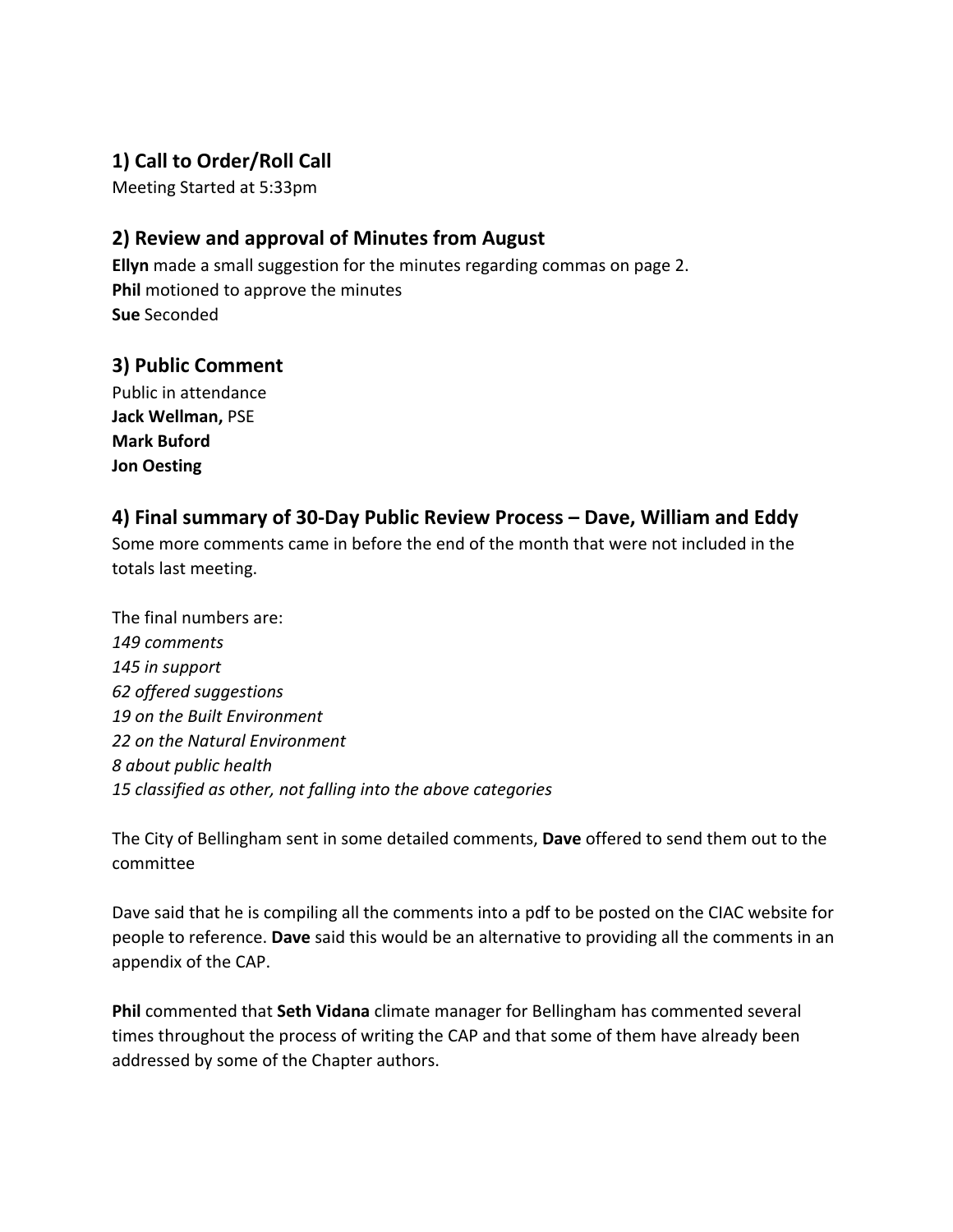**Ellyn** said that having the comments on the website makes more sense than listing them all in the CAP appendix. She suggested that **Dave** work on a write up on the public comment review process to add into the CAP.

## **5) CAP Chapter Leads: reviewer tables; responses to public review; deadline for edits – Ellyn**

Edits to the reviewer tables:

**Ellyn** reviewed the tables of editors for specific sections

**Eddy Ury in Zoom Chat**: I think there's a typo in **Carryn**'s last name

**Chris Elder in Zoom Chat**: Correct, **Carryn VandeGriend**

**Jack Wellman – PSE in Zoom Chat**: There's a space between "**Vande**" and "**Griend**"

**Phil** said that some people who helped out reviewing transportation weren't formal reviewers but did make substantial comments

**Ellyn** said she could add them

**Kaylee** suggested making sure the wording is consistent throughout the table to give everyone appropriate credit

**Chris** said that **Larry Davis** from the conservation district may have contributed comments for the agriculture section.

**Steve** said he didn't receive those comments

**Ellyn** said she would check his comments to see how substantial they were and update the list accordingly

**Ellyn** asked about **Stephen Nyman** for the Ecosystems chapter.

**Chris** said that he is on the Wildlife advisory committee.

**Ellyn** Mentioned there will be a cover letter from **Exec. Sidhu**

• The list of acronyms has also been updated to more accurately reflect the ones used in the CAP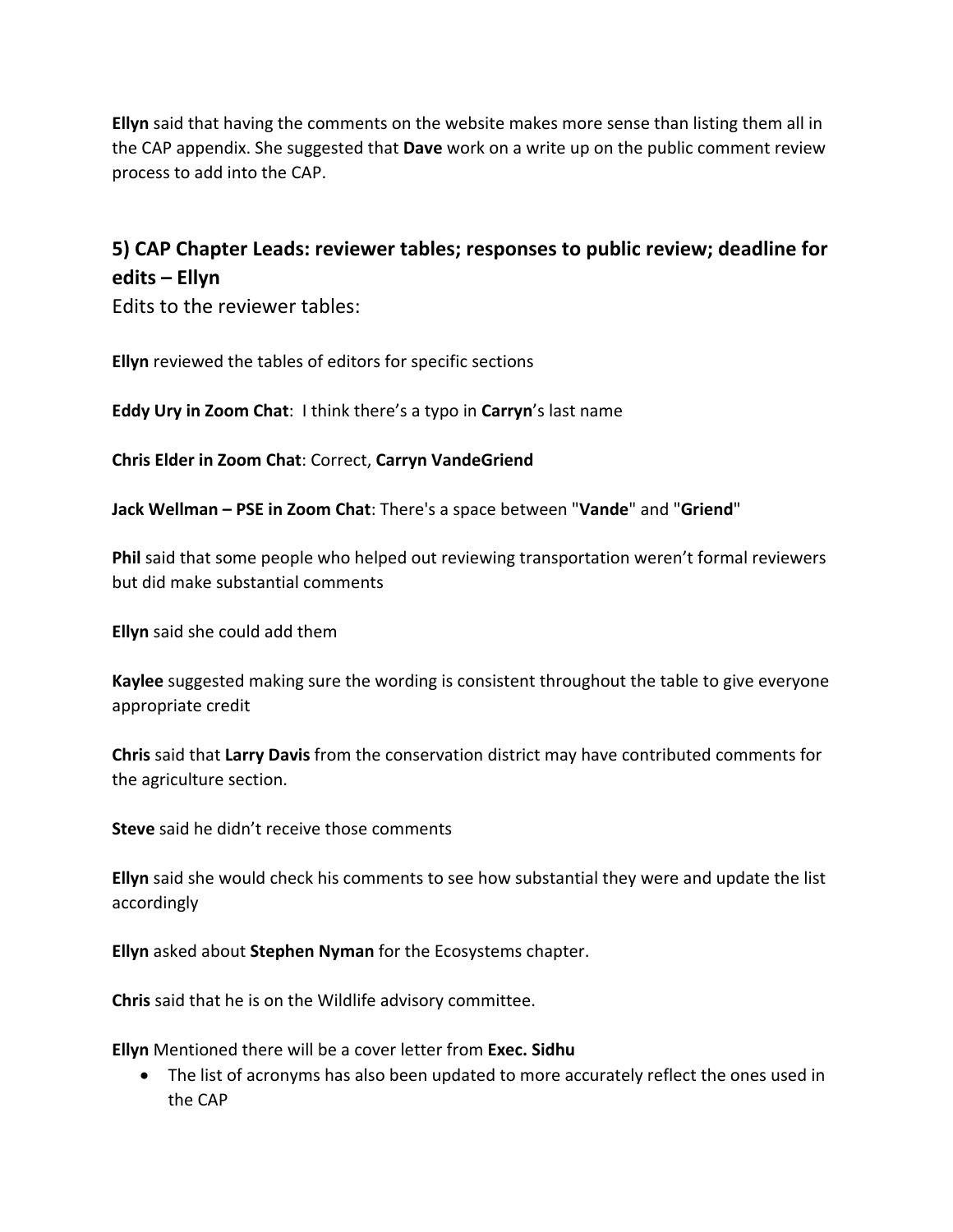- The definitions of goals, strategies, and actions have been updated in the executive summary
- The IPCC 6 has been mentioned in the CAP as well.
- State energy strategy transitioning from our state exporting energy to importing renewables by 2050.
- The Strategy/ Action/ Benefit tables moved to end of chapters
- consistent wording in strategies in the text and tables

Responses from Chapter authors edits in response to public comments:

**Phil – Transportation**: responded to the earlier comments from **Seth Vidana** & City of Bellingham Transportation Planner **Chris Cuomeau**

**Sue – Industry**: No comments

**Waste**: No Comments

**Kaylee – Land Use**: incorporating more of the Vulnerability Assessments into land use, ReSources recommendation to enhance ecosystem services section, Whatcom Million Trees recommendation about canopy and forest resources. These were incorporated where applicable throughout the chapter

**Chris – Natural Resources**: still working, Mentioned the ReSources comments.

**Katie – Ecosystems**: **Katie** asked to have the ReSources letter re-sent. And that she was still working on edits to the Chapter. She received some comments forwarded from **Ellyn** and **Dave.** 

**Steve – Implementation:** Some paragraphs have been added from the comments in collaboration with the County and COB.

Presentation on Marginal Abatement Cost Curves for US Net- Zero Energy Systems:

This would be a suggestion of something to add into the report since there have been many public comments that have asked about cost.

*Marginal Abatement Cost*: the cost per unit of GHG emissions abated throughout the lifetime of the project. Marginal cost is commonly referred to as \$/ton of CO2e abated.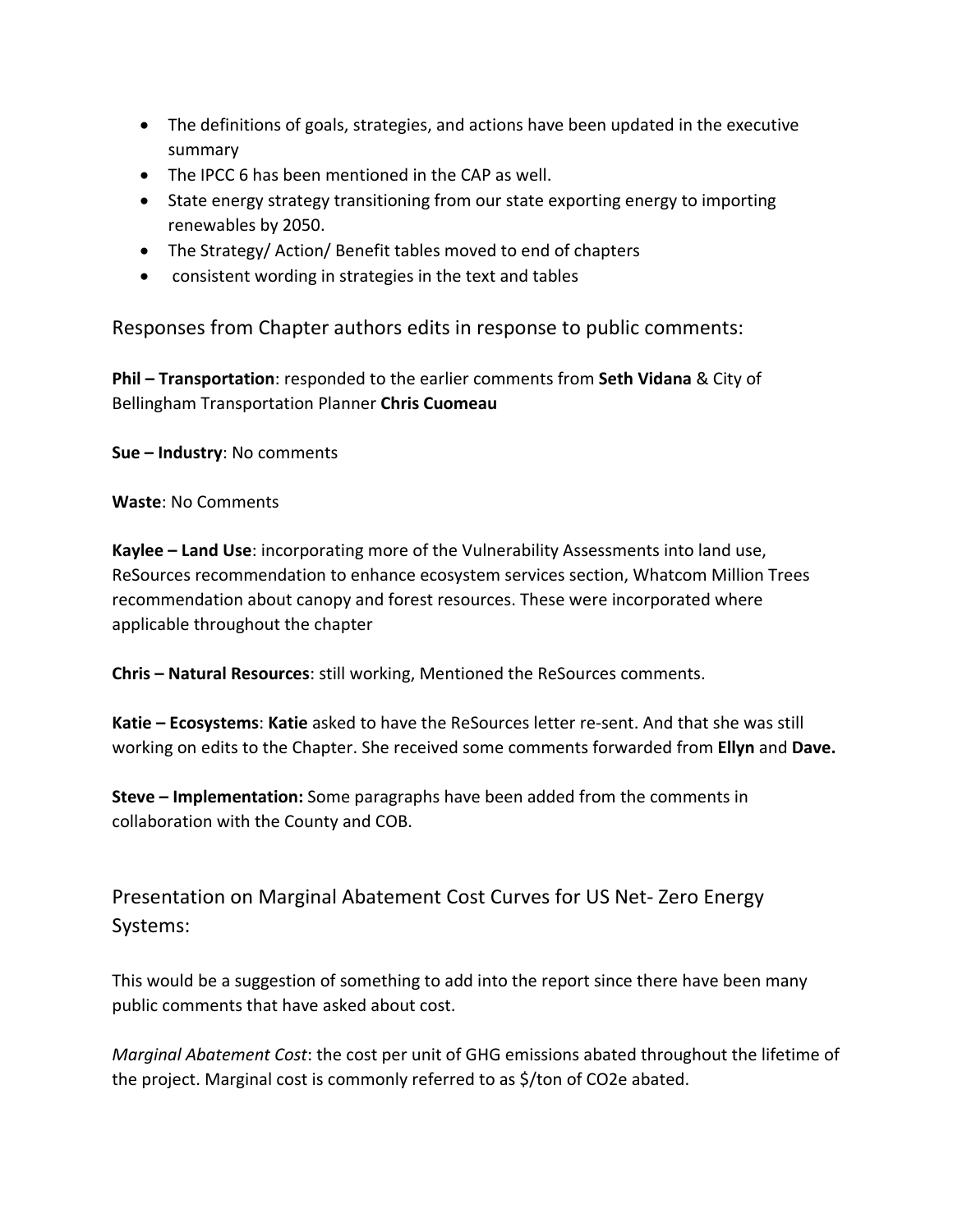The proposal is to add a Marginal Abatement Cost Curve graphic into the CAP

CIAC did not calculate this because we lacked both the expertise and the necessary data for Whatcom County.

In the CAP we will encourage the OCA to work on producing a Marginal Abatement Cost Analysis specific to Whatcom County.

**Imran Sheikh in Zoom Chat**: **Patrick Shive** did a MAC for Bellingham as part of his Masters project last year:<https://cedar.wwu.edu/wwuet/973/>

#### **Ginny Broadhurst in Zoom Chat**: thanks **Imran**

**Imran Sheikh in Zoom Chat**: [https://www.edf.org/sites/default/files/documents/MACC\\_2.0%20report\\_Evolved\\_EDF.pdf](https://www.edf.org/sites/default/files/documents/MACC_2.0%20report_Evolved_EDF.pdf)

#### **Phil Thompson in Zoom Chat:** thanks, **Imran**

**Jon Oesting in Zoom Chat**: Instead of complex cost analysis steps, give them a list: Do this first. Unless you have the real data, you will find yourself caught in debating the details. 1st thing to do with a local emphasis? 1st nationally might be good but what's good for us right now? In our local climate, the crudest method is called payback time. "I save 200/mo. and it takes me 5 years to recover the cost."

Many of our recommendations in the CAP have been on track with the targets in the State Energy Strategy

**Phil** said that it doesn't seem like we would be in a position to do anything too detailed but perhaps we could suggest priorities without going into too much detail. He agreed that the MAC is a good priority to have for the OCA Data Analyst.

**Ellyn** said that she is not suggesting we add any numbers in the CAP ourselves but more to add this as a suggestion to the County to work on.

**Steve** said that the suggestion of this analysis be added to the implementation section as a way that the county can use to determine what to prioritize. Steve also suggested that he could draft something up for the implementation section about this.

**Dave** said that if we are going to recommend MAC that we should also include a discussion of the limitations associated with this type of analysis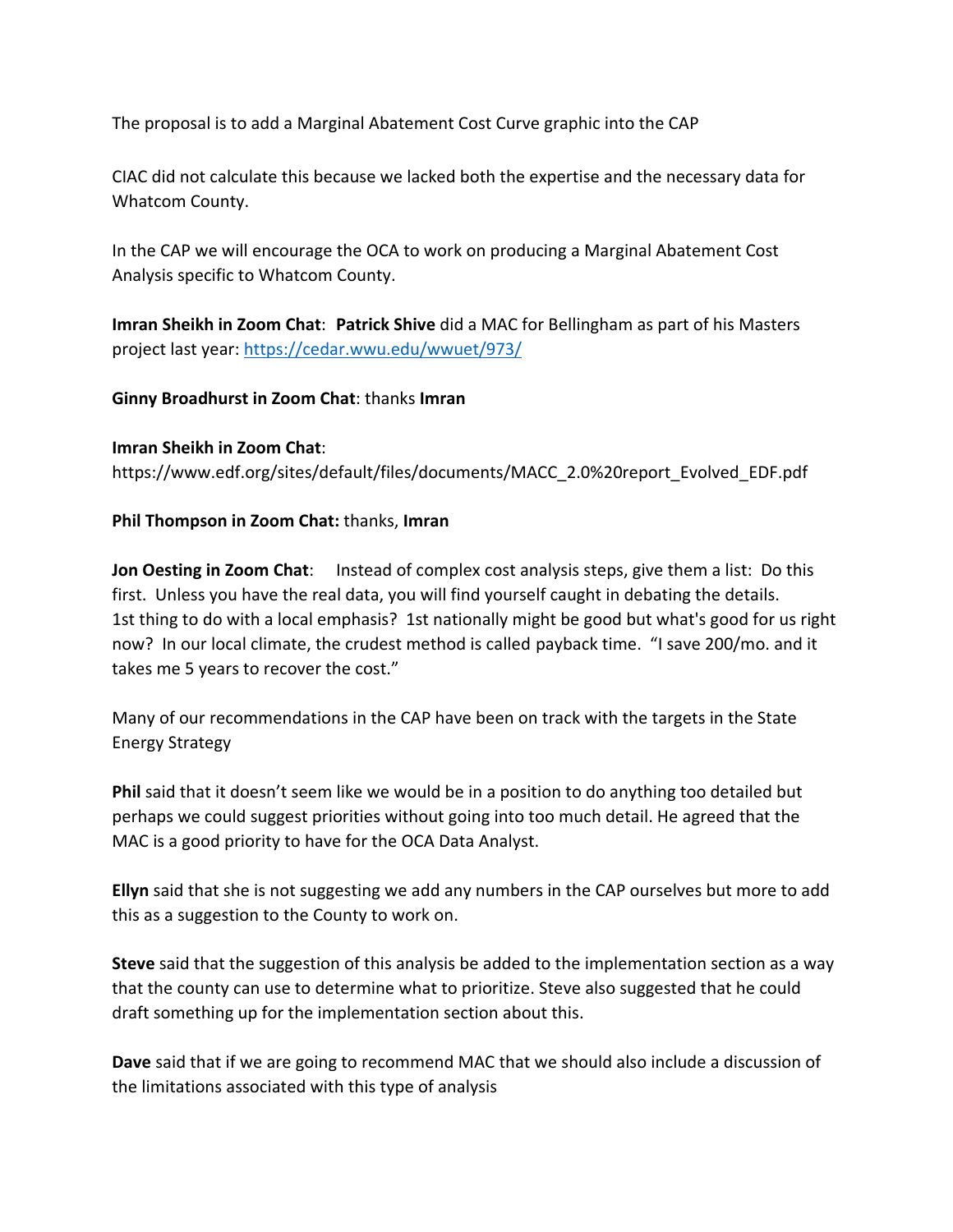**Ellyn** said that she wasn't aware of this type of analysis being used for natural systems.

**Dave** said that the King County plan did include some natural systems in their MAC.

**Ellyn** Asked Dave to send Steve a paragraph on that for the implementation section.

**Phil** said that one limitation of a MAC is that it doesn't accurately capture all the other benefits of these strategies. For example, health benefits may be overlooked.

**Ellyn** asked **Imran** for some comments.

**Imran** referenced his chat comment with the link to a MAC for Bellingham done by a grad student. And that the biggest issue he sees with this is getting the data to work with.

**Steve** said that deciding which data to use is also a challenge with this.

Discussion on Implementation Strategies, Publicity for the Whatcom County CAP

Articles have been published in the *Bellingham Herald, Salish Current, and Cascadia Weekly* so far.

Upcoming articles will be published in the *Lynden Tribune, The Northern Light, The Planet* and, *The Front*.

**Sue** suggested putting together a panel at the City Club

**Steve** agreed that was a great Idea

**Chris** suggested social media

**Steve** asked if any of the younger members may be able to help with social media strategies?

**Katie Kissinger in Zoom Chat**: I can help with Social Media posts

**Stevan Harrell in Zoom Chat**:Thanks for the suggestions, and we'll follow up.

**William** also volunteered to help with social media

**Ellyn** gave a shout out to **Steve** for his work publicizing the CAP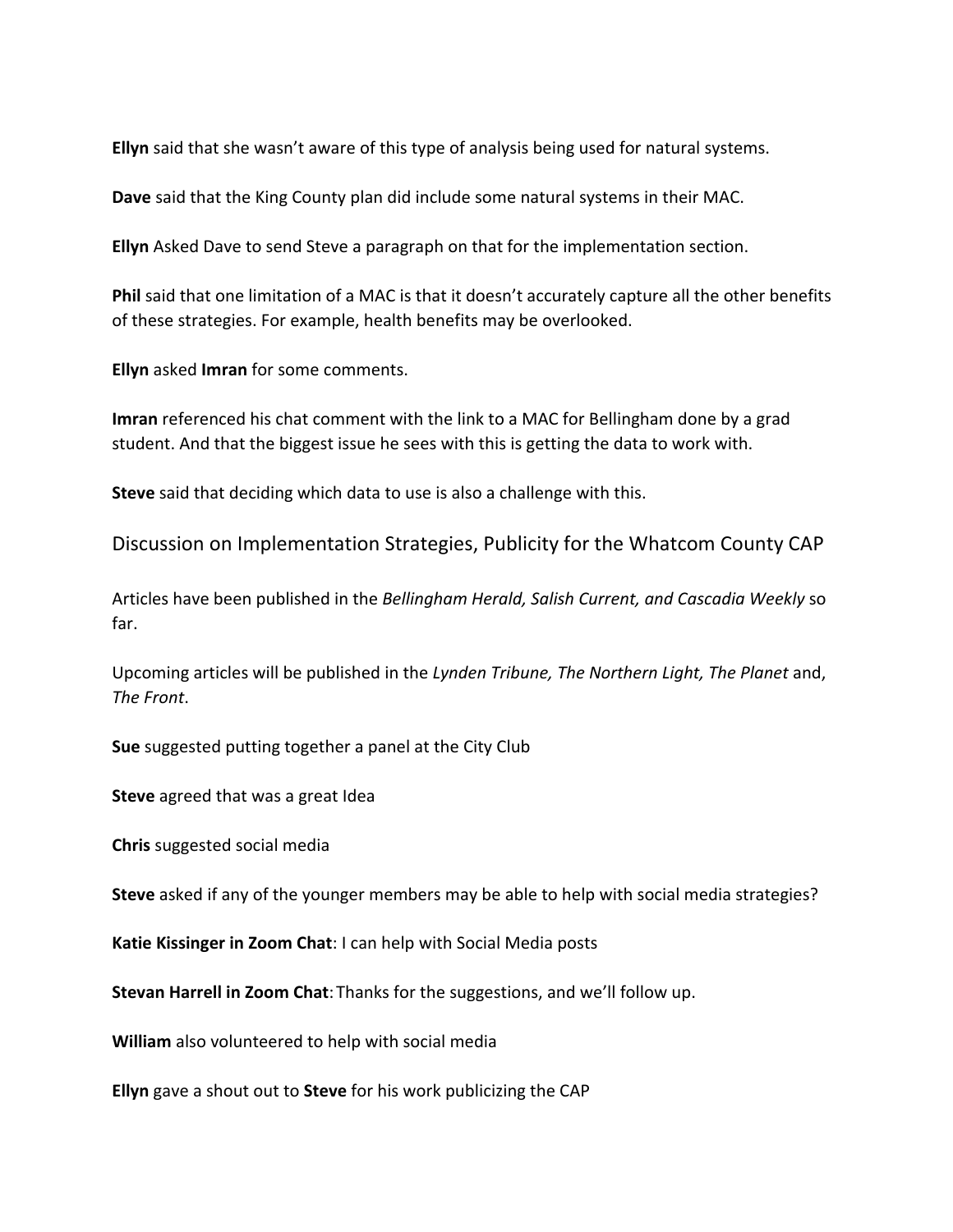**Kaylee Galloway in Zoom Chat**: Great job, Steve!!

**Ginny Broadhurst in Zoom Chat**: Nice work getting the word out Steve.

## **6) Process for presenting CAP to County Council – Chris**

From the last council meeting we received some comments from **Councilmember Donovan** But due to the time crunch of the meeting and being situated as the last agenda item, **Councilmembers Buchanan** and **Donovan** have suggested a work session meeting before the CAP is officially submitted.

The work session is to be held on *September 28th*  There will also be a meeting with **Executive Sidhu** on *September 15th* The final CAP will be submitted in *October*

**Ellyn** said that she has set up appointments one on one with three council members **Donovan, Frazey,** and **Kershner** so far

**Kaylee** asked about the role of CIAC to reach out for public comments at the council meeting

**WIlliam** said that he has about 20 people who are willing to speak in support of the CAP

**Ellyn** asked if we should draft a resolution

**Chris** said it's not required but could be something good to make things clear.

**Ellyn** asked if public comment comes before the vote

**Chris** said yes

**Sue** suggested a city club panel in October to help mobilize people to show up and comment their support for the plan

**Chris** said that he has confidence that there is council support for the plan

**Jon Oesting in Zoom Chat**: Have we got an insider on the council that is "on board" with this?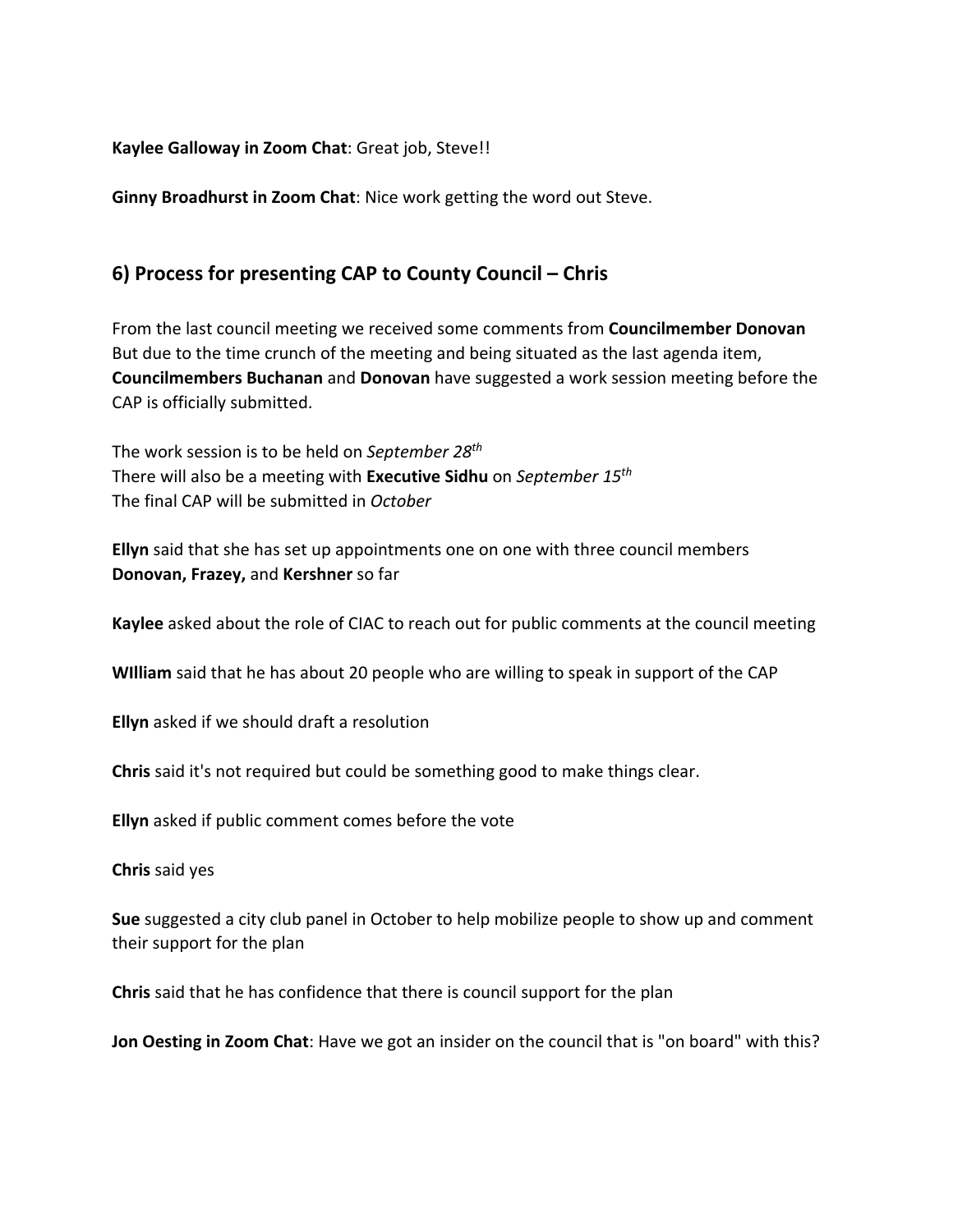**David Kershner in Zoom Chat**: **Jon**, I don't think we have an "insider" on the County Council, but **Council Chair Barry Buchanan** has raised no objections to the plan that I am aware of. He has also stated that we need to look at county government actions through a climate protection lens.

**Jon Oesting in Zoom Chat**: Are there advocates for this at Western and the Bell Schools? Tribes? Supporting the plans?

**David Kershner in Zoom Chat**: **Jon**, we definitely have supporters of the plan at Western, some of whom serve on the Climate Impact Advisory Committee. Representatives of the Lummi Nation and Nooksack Tribe have been commenting on drafts of the plan. Not sure if tribal governments will end up writing letters of support, but it is worth asking. Thank you.

**Ellyn** said that anyone on the committee is welcome to help with drafting the resolution

## **7) Fall/Winter Meeting Content - Ellyn**

- **Seth Vidana**, Bellingham climate action plan October
- CIAC role going forward
- What information do people want?
- **Ginny**, State of the Salish Sea report
- **Eric Grossman**, sea level rise
- **Paula Harris**, floodplains

**Phil** asked what is our formal or informal line of communication with council and exec?

**Ellyn** suggested that committee members could write up steps for the council to take to complete the various action items in the CAP

**Steve** suggested at the October meeting to go around and ask committee members for ideas on what we should be doing going forward

**Ellyn** sharing new articles we find throughout the month with the committee

**Sue** asked about doing an inventory on what other cities have done in regards to climate plans and suggested each of us could report on a city

## **8) Adjourn**

Meeting ended at 7:08pm **Next meeting scheduled for October 7th, 2021**